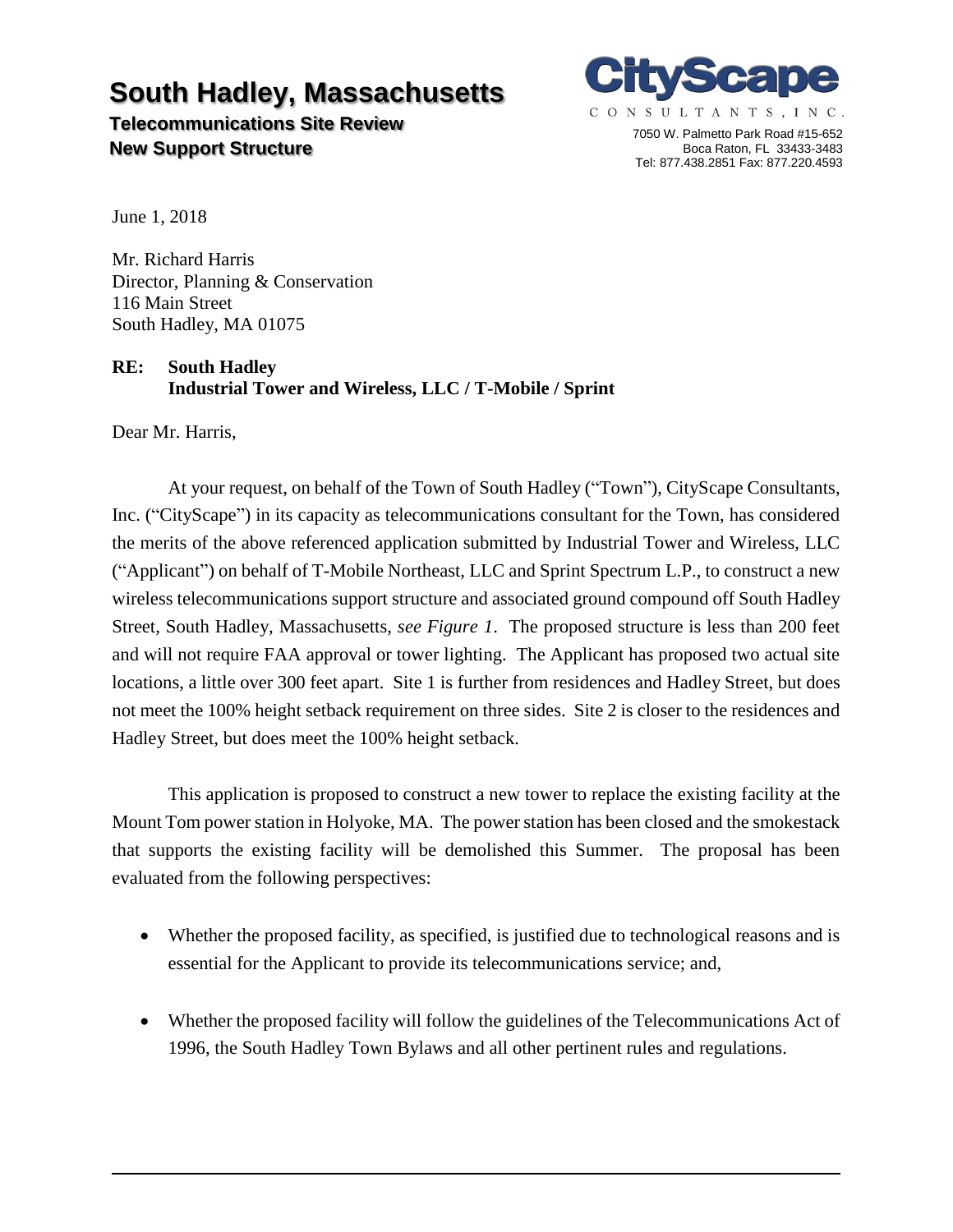South Hadley Industrial Tower and Wireless, LLC / T-Mobile / Sprint Page 2



## **South Hadley Town Bylaws Requirements (§255-40)**

#### Special Permit Required

(E): Location Criteria

- (1) Existing Towers None available
- (2) Spacing complies
- (3) Historic and residential properties complies
- (4) Elevation Site 1 exceeds 400 feet AMSL (18-foot waiver requested)  $\&$  Site 2 exceeds
- 400 feet AMSL (12-foot waiver requested)
- (5) Holyoke range area complies
- (6) Waiver for antennas on alternative tower structures  $-N/A$
- (7) Waiver
	- (a) Tower spacing  $-N/A$
	- (b) Distances N/A
	- (c) Elevation Site 1 18-foot waiver requested, Site 2 12-foot waiver requested
- (F): Design and Siting Requirements
	- (1) Co-location Five total arrays (3 additional co-locations) proposed
	- (2) Equipment shelter
		- (a) size complies
		- (b) containment complies
	- (3) Security An 8-foot chain link fence proposed with locking gate
	- (4) Parking
		- (a) complies
		- (b) N/A
	- (5) Signage
		- (a) 1-4 complies
		- (b) complies

(6) Screening – For both sites, Applicant desires to use existing mature vegetation around the compound to meet the screening requirement and is requesting a waiver of the evergreen buffer requirement

- (7) Radiofrequency effect complies
- (G): Design and siting requirements for towers
	- (1) General complies

(2) Height – Site 1: 150 feet proposed (20 feet greater than 130' limit due to  $2<sup>nd</sup>$  carrier), Site 2: 148 feet

(3) Setbacks – Site 1 requires approval of a waiver; Site 2 complies with Bylaw setback standards

- (4) Pre-engineered fault Complies (75-foot breakpoint proposed)
- (5) Style of towers complies (monopole)
- (6) View Town discretion
- (7) Preservation of vegetation as noted in the application materials as much of the
- existing vegetation is proposed to remain on the property
- (8) Lighting none proposed
- (H): Design and siting requirements for antennas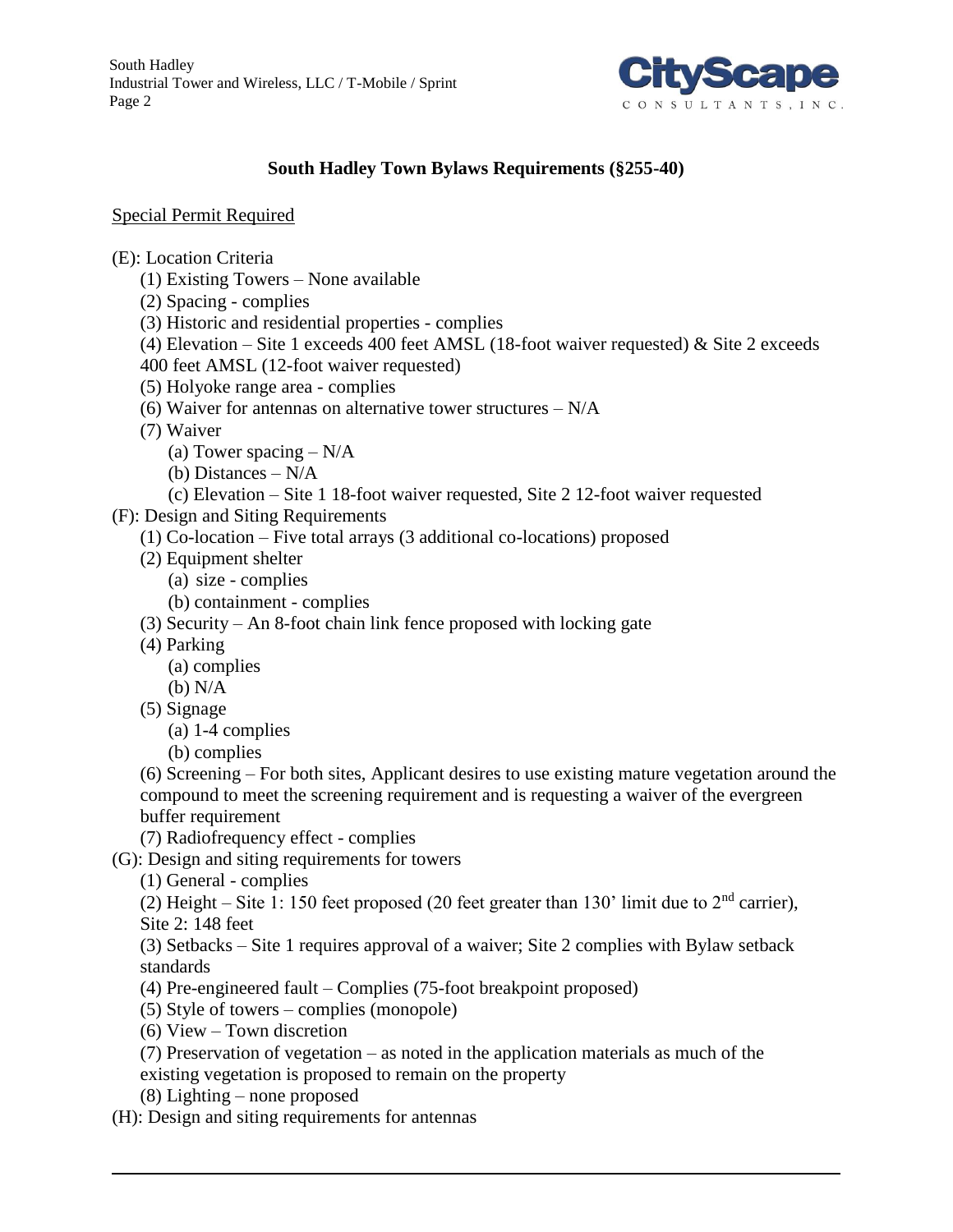

(1) General - complies

(2) Height – complies (antennas will not extend above tower top)

(3) Extension – Cannot be verified. Applicant references site plan, but there are no dimensions or indication of how far antennas will extend beyond tower

(4) Integral part of structure  $-N/A$ 

- (I): Bond Required defer to Town
- (J): Cessation of use  $-N/A$
- (K): Submission requirements
	- (1) Site Plan Review N/A
	- (2) Special Permit
		- (a) Article XII defer to Town
		- (b) Article IX defer to Town
		- (c) Authority complies
		- (d) Conformity Does not comply due to the height and setback waivers requested
		- (e) Need
			- (1) complies
			- (2) Lesser height is permissible—see discussion
		- (f) Removal Cost provided
		- (g) Schedules provided
		- (h) Color photograph provided
		- (i) View lines Inadequate (12 required, 4 provided)
		- (j) Balloon Test conducted (Ordinance requires 3-hour test, test duration unknown)

#### Site Justification and Coverage

For a new wireless communications facility to be justified, its need, location and height must be addressed. The application proposes to construct a new one hundred fifty (150) foot *monopole* tower, *see Appendix, Exhibit A*.

The proposal includes justification from two wireless carriers, T-Mobile Northeast, LLC ("T-Mobile") and Sprint Spectrum L.P. ("Sprint"). Both carriers currently operate from the Mount Tom power station smokestack and are being displaced due to its planned demolition. Thus, this application is proposed as a replacement tower for the Mount Tom facility being decommissioned.

T-Mobile provided coverage maps comparing the existing operation to the proposed tower at three different heights: 130 feet, 150 feet and 170 feet as well as at 60 feet from an existing water tank at the end of Skinner Lane. T-Mobile currently operates at a height of 333 feet AGL ("Above Ground Level") on the smokestack. While this is much higher than the heights on the proposed tower, the ground elevation at the proposed tower is 139 feet higher than the smokestack.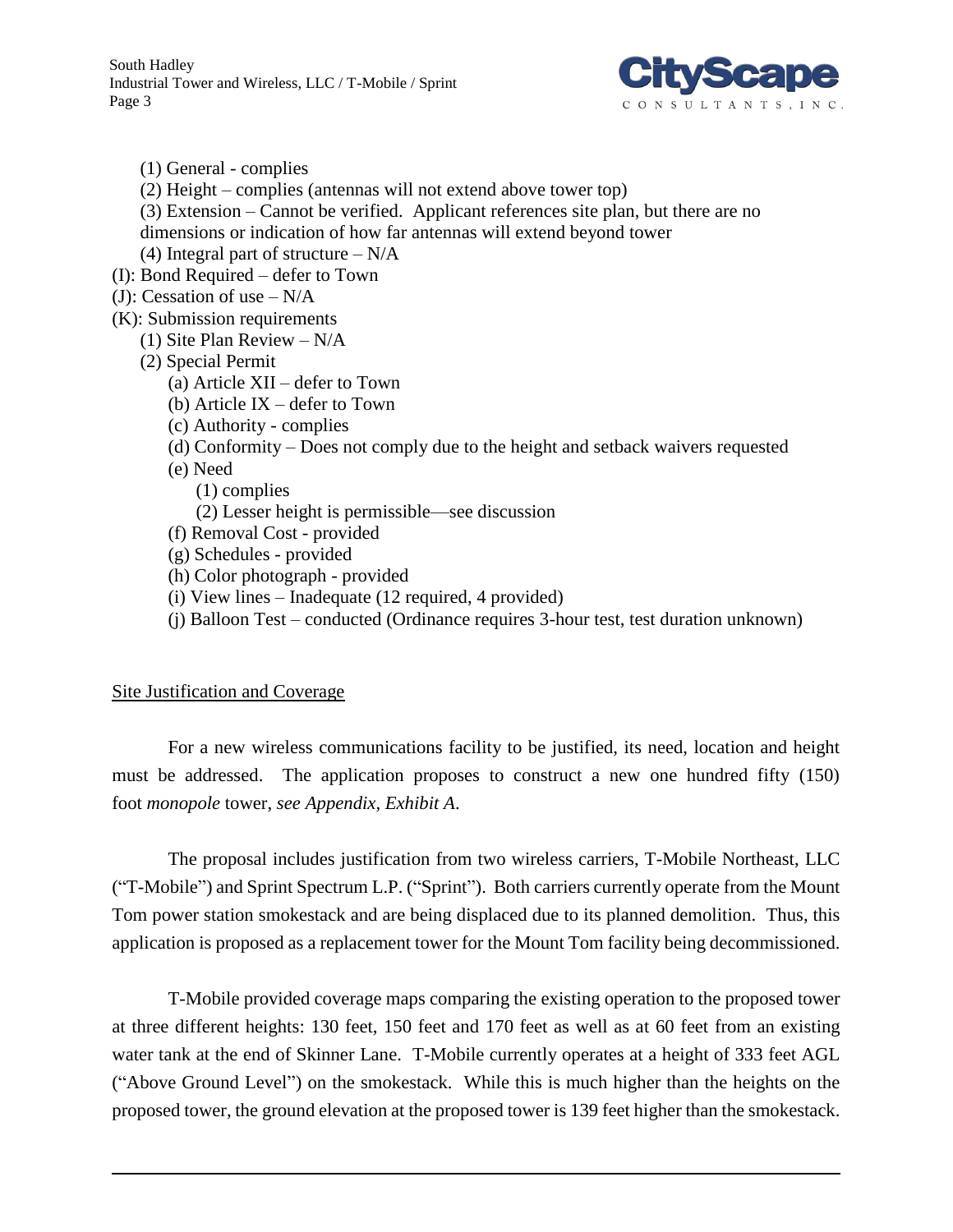

This higher elevation will lessen the impact of moving to a lower height tower. T-Mobile's conclusion is that the 150-foot height is needed to continue to provide comparable replacement wireless service to the Town and surrounding areas.

Sprint also provided coverage maps comparing the existing operation to the proposed tower at three different heights: 100 feet, 120 feet and 140 feet. Sprint currently operates at a height of 202 feet AGL on the smokestack, lower than T-Mobile. Their conclusion is that they require a 140-foot height for their antenna at the proposed site.

Study of the proposed coverage maps indicates that in-vehicle service along I-91 and Hadley Street (and other surface streets) is sufficient at the proposed tower location for all heights shown for both carriers, except for 100 feet for Sprint. However, indoor service will be affected more by the shift in site location. For Sprint, the proposed tower appears to be an improvement over Mount Tom at 120 and 140 feet AGL and slightly less at 100 feet. The indoor service shown for Sprint appears to be an improvement in all cases. Thus, it appears that the 120-foot height is the minimum needed for Sprint to continue service on the proposed tower.

Regarding T-Mobile, the lesser ground elevation will impact T-Mobile's indoor service the most. Studies provided quantify the indoor coverage lost in area, but not in population. T-Mobile indoor service will increase in the South Hadley area by moving to the proposed site, east of the Connecticut River, but will be reduced north of the existing site, along Hockanum Road. Except for this area, most of the areas shown to lose T-Mobile indoor service are either uninhabited or roadways, where the stronger indoor service signal level is not needed. The exception to this is north along Hockanum Road where none of the proposed heights from the new site appear to replicate the coverage from the existing Mount Tom site and the Delaney House, across I-91 from the Holyoke County Club.

CityScape believes that for effective replacement of the Mount Tom smokestack site with a new tower at the proposed site, T-Mobile needs a height of 130 feet and Sprint 120 feet (or a tower height of 135-feet). If studies were provided that indicate indoor service (for population) will be significantly reduced at 130 feet, an argument for the requested 150 feet could be made. The Town needs to weigh the impact of the tower at both heights and determine if the extra height is in the best interest of the Town. The additional 15 feet would offer better co-location opportunities for future tenants below Sprint's installation.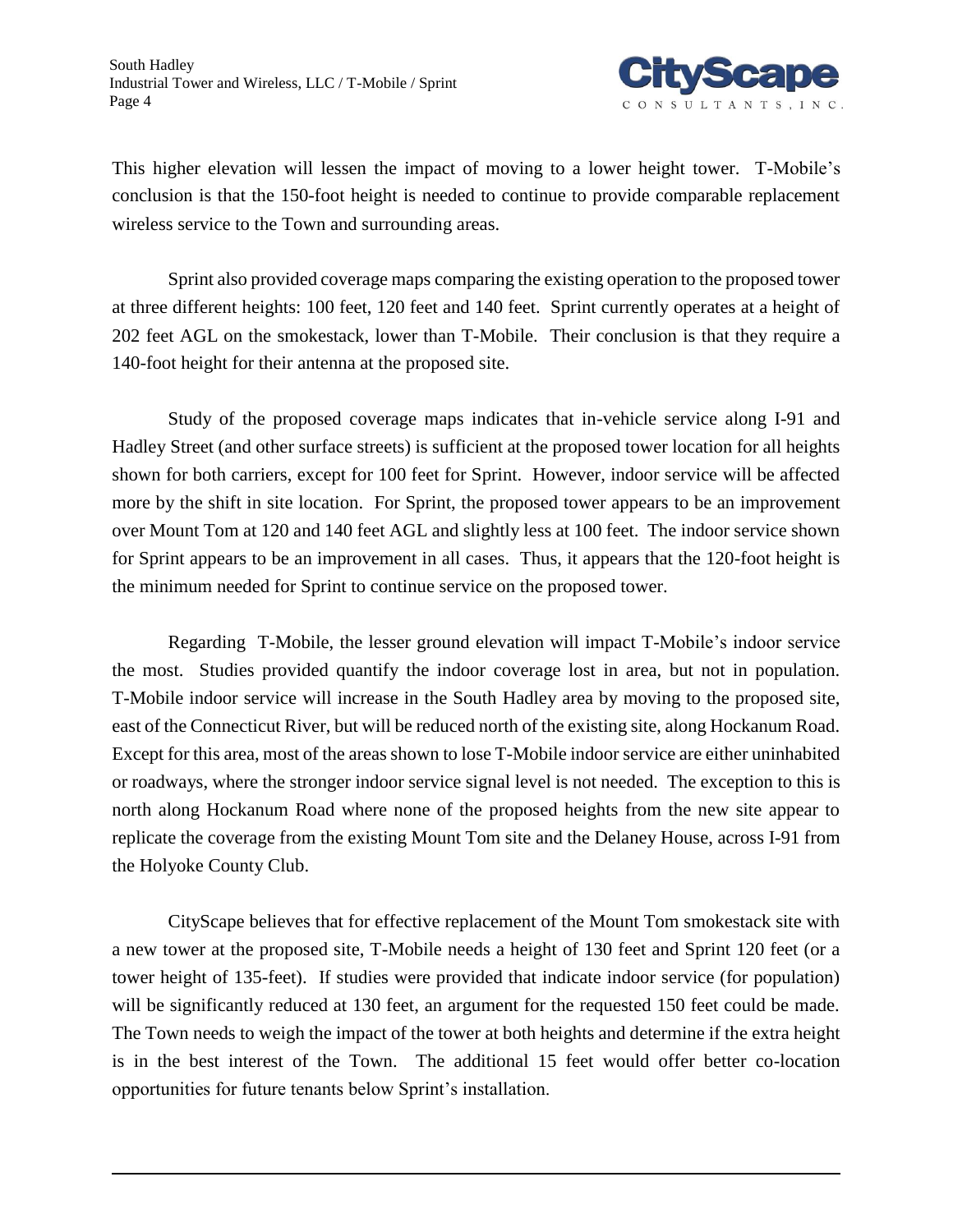South Hadley Industrial Tower and Wireless, LLC / T-Mobile / Sprint Page 5



#### Concealment

Because the proposed facility is located near existing homes, visibility may be a concern. Concealed options exist that the Town can request of the Applicant, such as a monopine or a slick stick. A monopine is a faux tree that has antennas hidden within the needles and painted to match. A slick stick is a cylindrical pole where the antennas are hidden entirely within the structure (like a thick flagpole, but with no flag). Monopines have a technical advantage over slick sticks in that a full array of antennas can be installed at one level for a carrier while a slick stick, being narrower has limited space for antennas and ventilation of equipment. In many cases, a carrier will have to utilize more than one level to accommodate its equipment, thus requiring more height. For example, a 140-foot monopine would be equivalent to a 135-foot monopole (5 extra feet is needed for the top branches to taper off) while a slick stick would need to be 155 feet to allow for T-Mobile to locate at 150  $\&$  140 feet with Sprint at 130  $\&$  120 feet, depending on what equipment they proposed. The details of each carrier's equipment and number of antennas is not provided. Thus, it cannot be determined if the additional slick stick height is needed. For examples of these structure types, *see Appendix, Exhibit C*.

#### Setback

Site 1 requires a waiver of the setback requirements. The Applicant is also proposing breakpoint technology (a smaller engineered fall radius) and asking that the setback be reduced from 1:1 to 0.5:1 (distance to height). Site 2 appears to meet the setbacks. The Town needs to weight such waiver requests to the benefits such as reduced visibility to homes. Any decision for approval of waiver(s) needs to be justified and unique to this situation.

#### Height

A proposed tower of 150-feet at Site 1 and 148-feet both require height waivers of 18 feet and 12 feet, respectively. Obviously, reducing the tower height as discussed above would affect or eliminate this waiver need.

#### Landscape Buffering

The equipment compound is shown to be 80' X 80', *see Appendix, Exhibit B*. The tower will be surrounded by existing residences, but located within an area of dense trees. The Applicant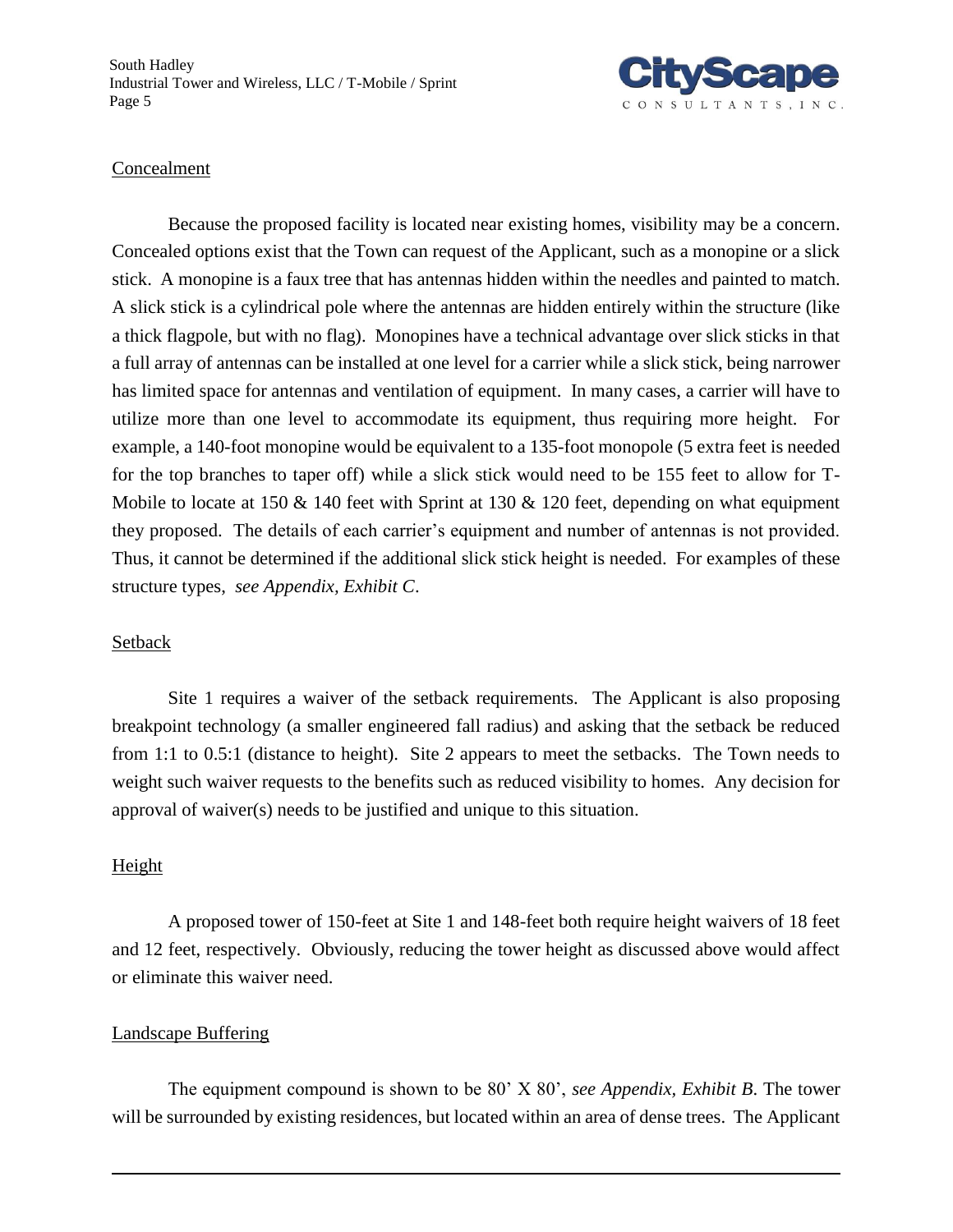

is proposing use this existing vegetation as screening instead of adding new plantings. While this may be adequate today, CityScape always cautions municipalities to consider future development. The approval should include a condition that should the land be developed in the future and the existing trees removed, it will install landscaping to hide the fenced compound from view.

In conclusion, it is the opinion of the undersigned that the Applicant has justified the need for a new one hundred thirty-five (135) foot monopole (or 140-foot monopine) in the immediate area and has complied with Federal guidelines for personal wireless facility deployment. CityScape Consultants, as the wireless expert for the Town, recommends the application be approved only with the following conditions:

- 1. All feed lines shall be installed within the support structure and antenna ports shall be sealed in a manner to prevent access by birds and any other wildlife; and,
- 2. At time of permitting, the Applicant shall provide a structural analysis signed by a Massachusetts Professional Engineer, complying with ANSI/EIA/TIA-222-G (as amended) for the approved number of antenna arrays; and,
- 3. The proposed structure shall not be lighted (unless FAA requires); and,
- 4. Should the antenna arrays be lowered in the future, to a height that is below a removable section of the monopole, the tower owner shall then remove this upper section that is no longer in use; and,
- 5. If a power generator is to be provided, the sound level at the nearest property edge shall not exceed 65 dBa, or a sound level value deemed appropriate by the Town; and,
- 6. Some level of future landscaping be required as part of the permit, should the land be cleared.

I certify to the best of my knowledge all information included herein is accurate at the time of this report. CityScape works for local governments and has unbiased opinions. All recommendations are based on technical merits without prejudice and per prevailing laws and codes.

Respectfully submitted,

Jonathan N. Edwards, P.E. CityScape Consultants, Inc.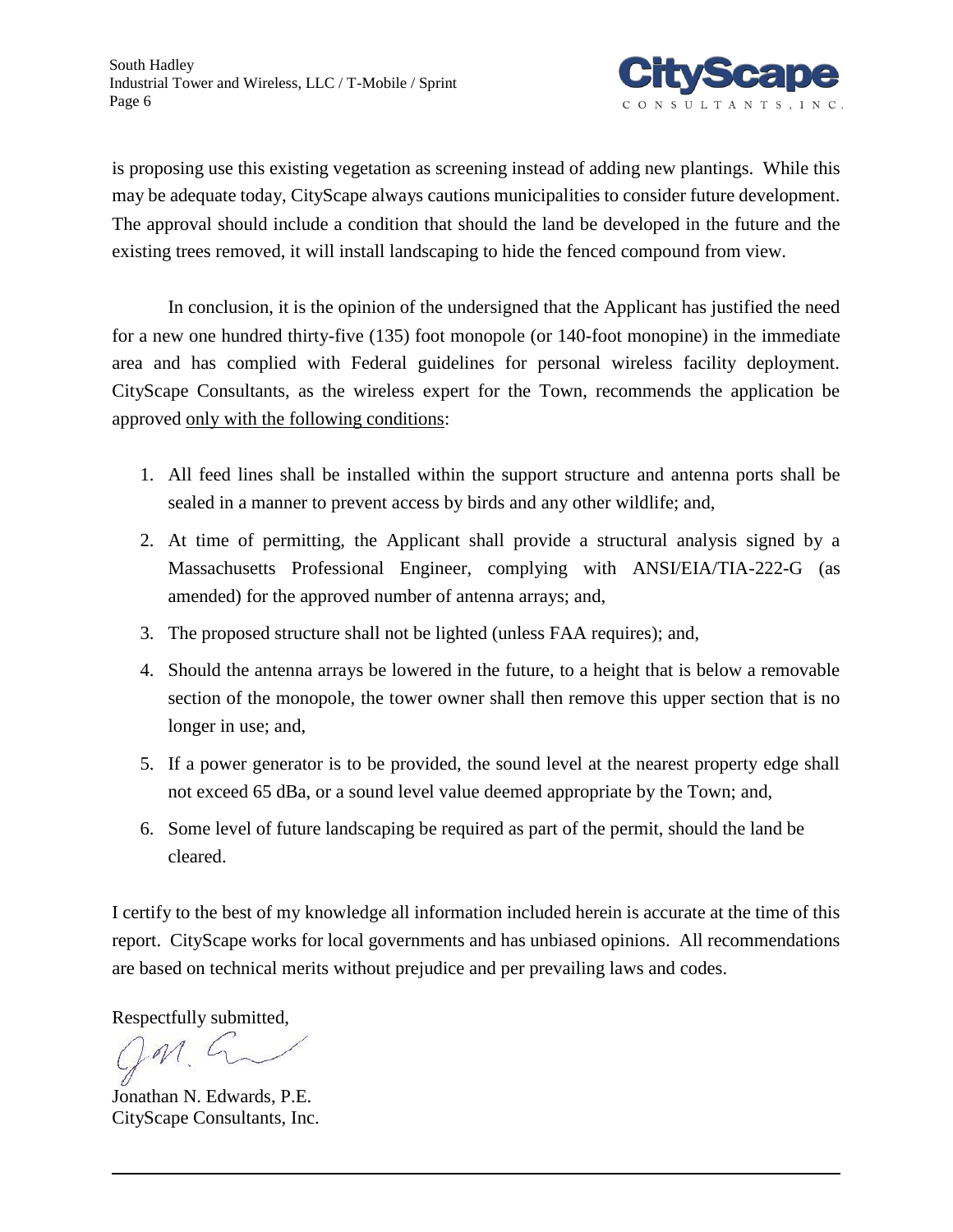



**Figure 1 – Site Location**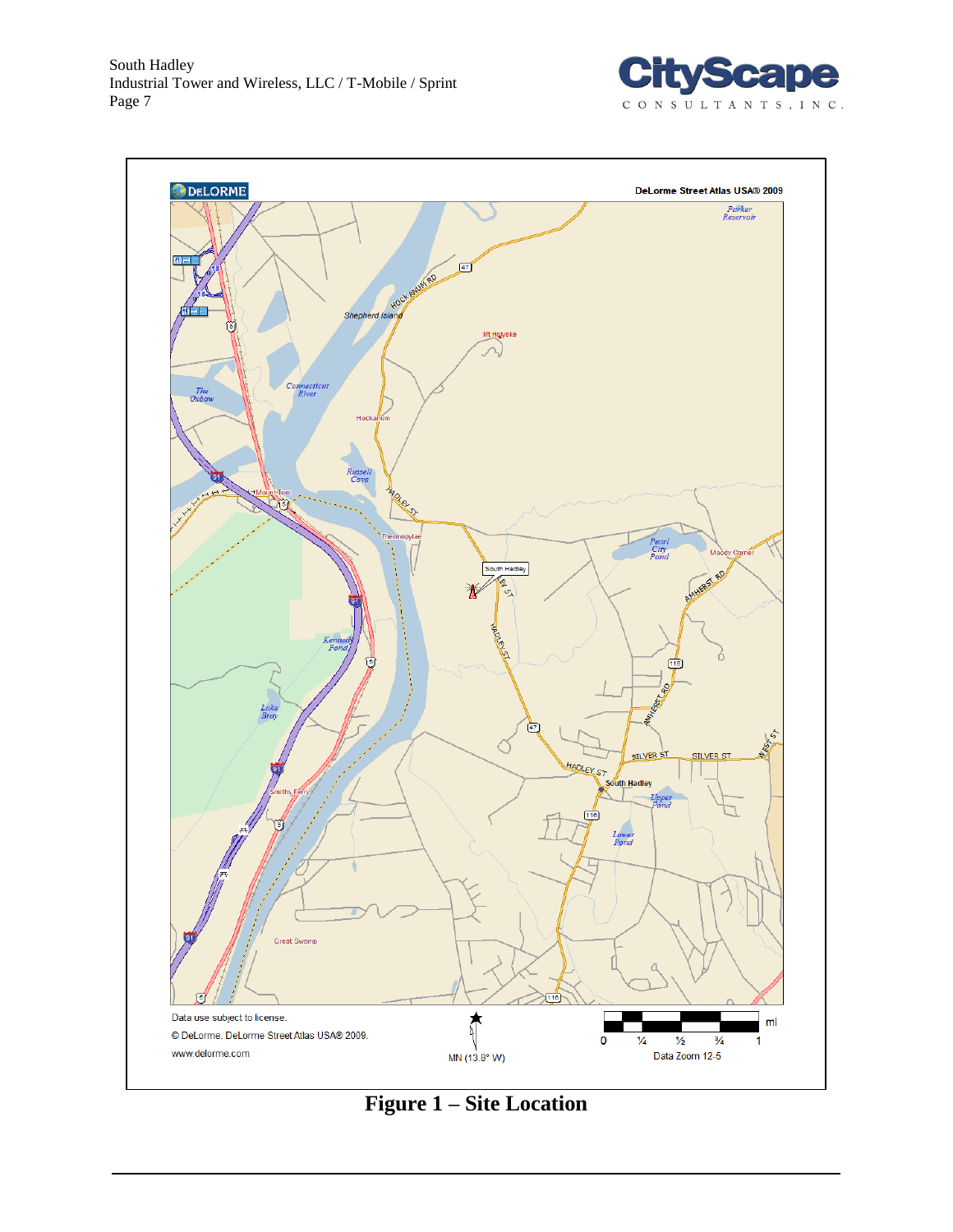



**Figure 2 – Aerial Site Location**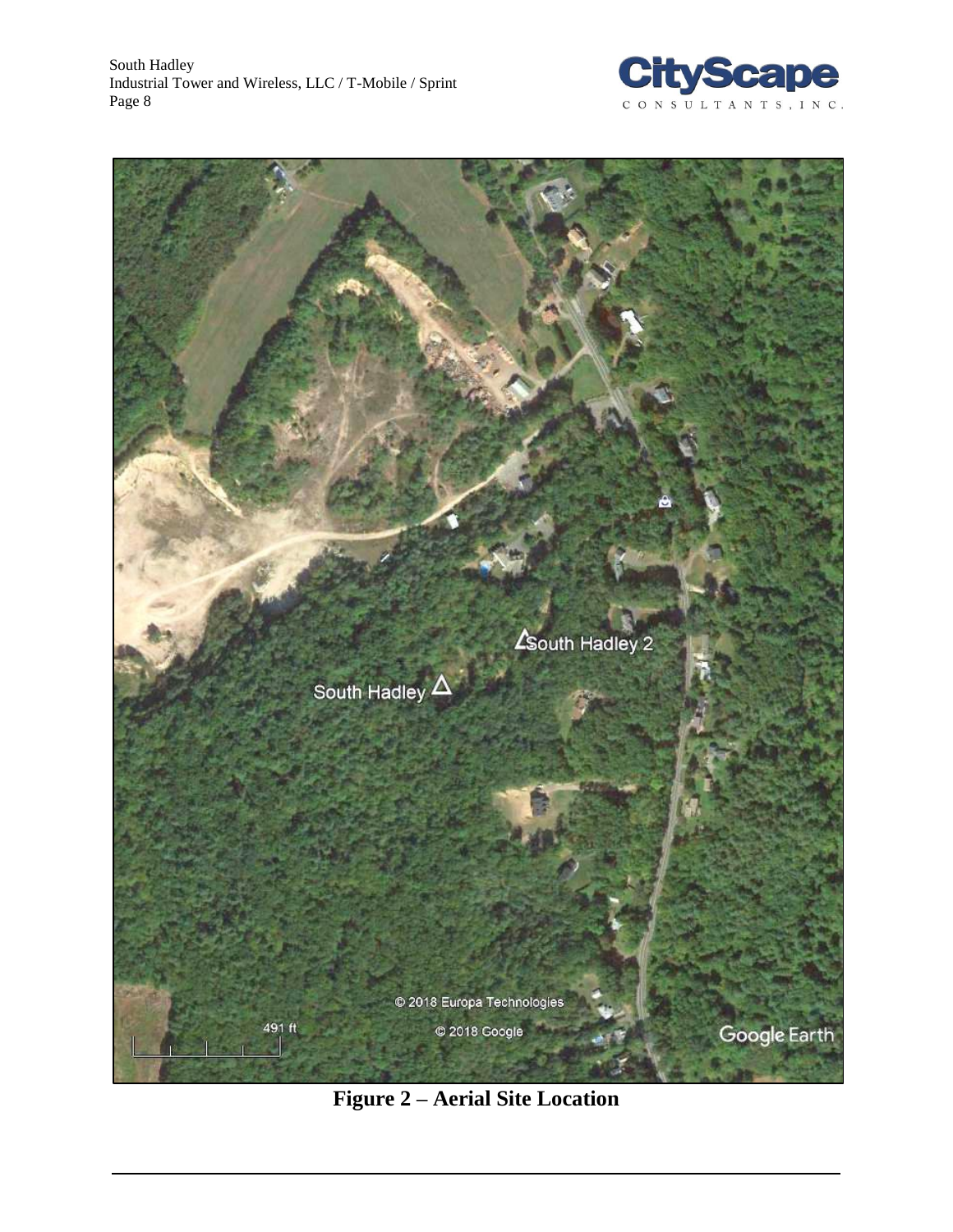South Hadley Industrial Tower and Wireless, LLC / T-Mobile / Sprint Page 9



# **Appendix**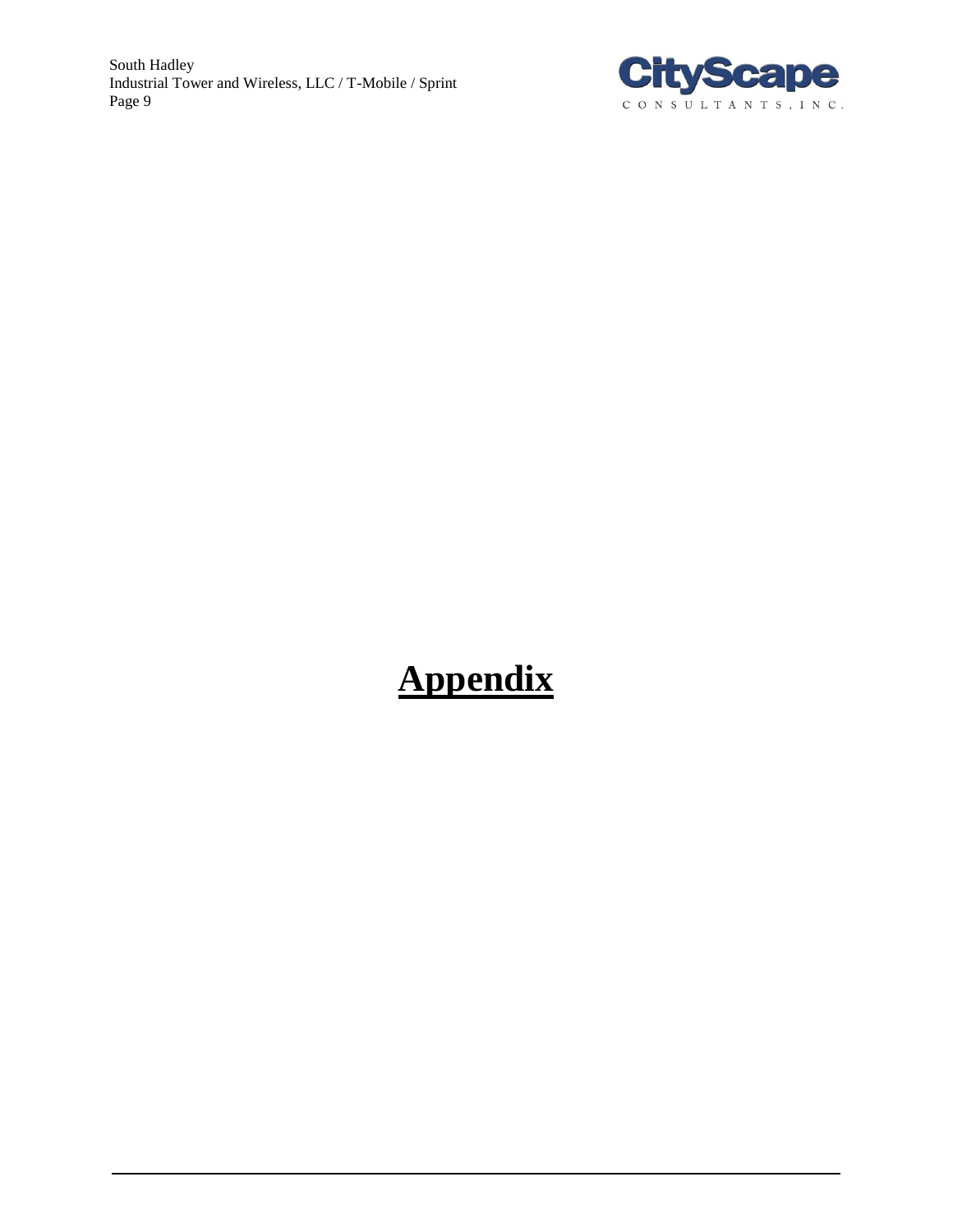



**Exhibit A - Proposed Support Structure**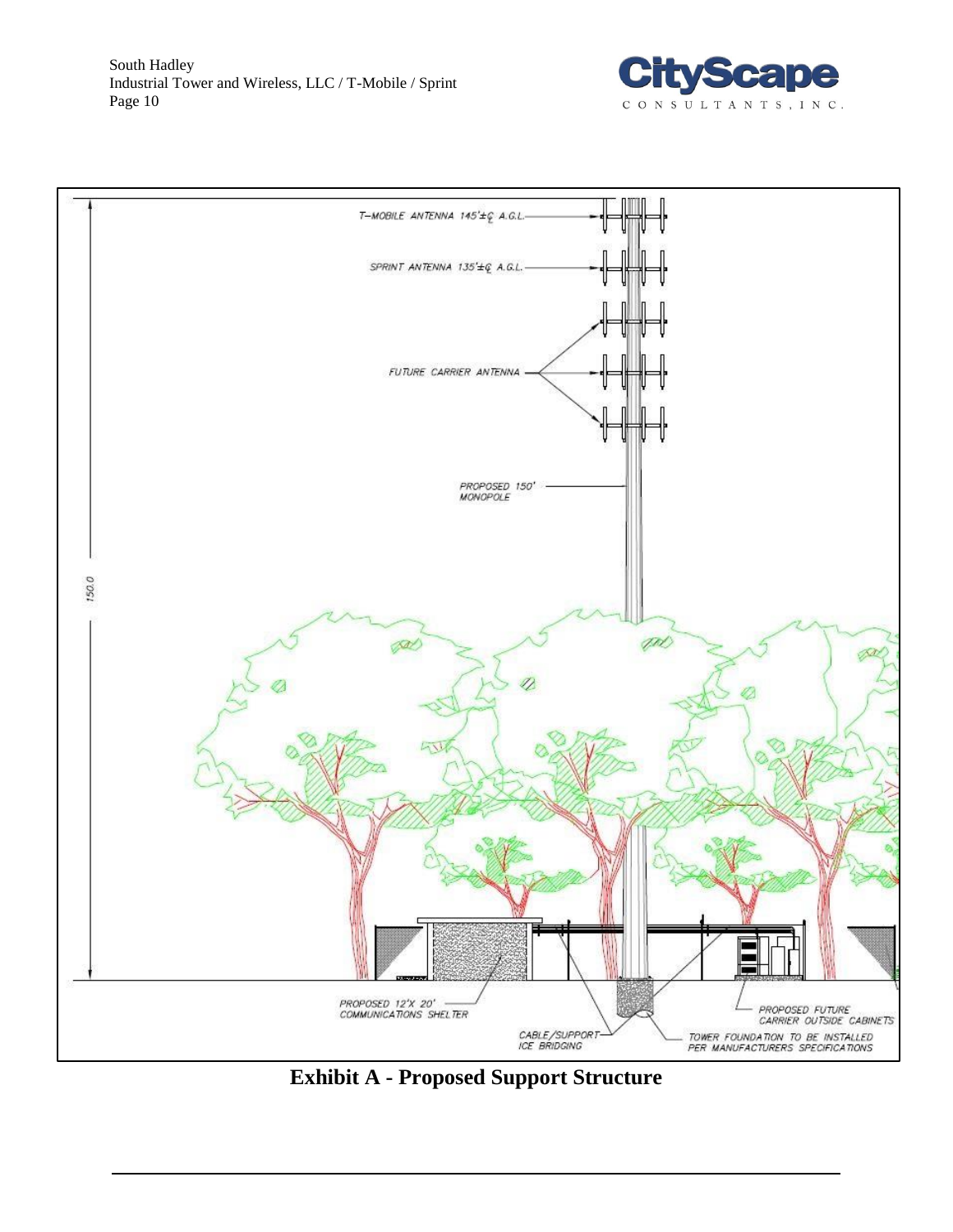



**Exhibit B – Proposed Ground Compound**